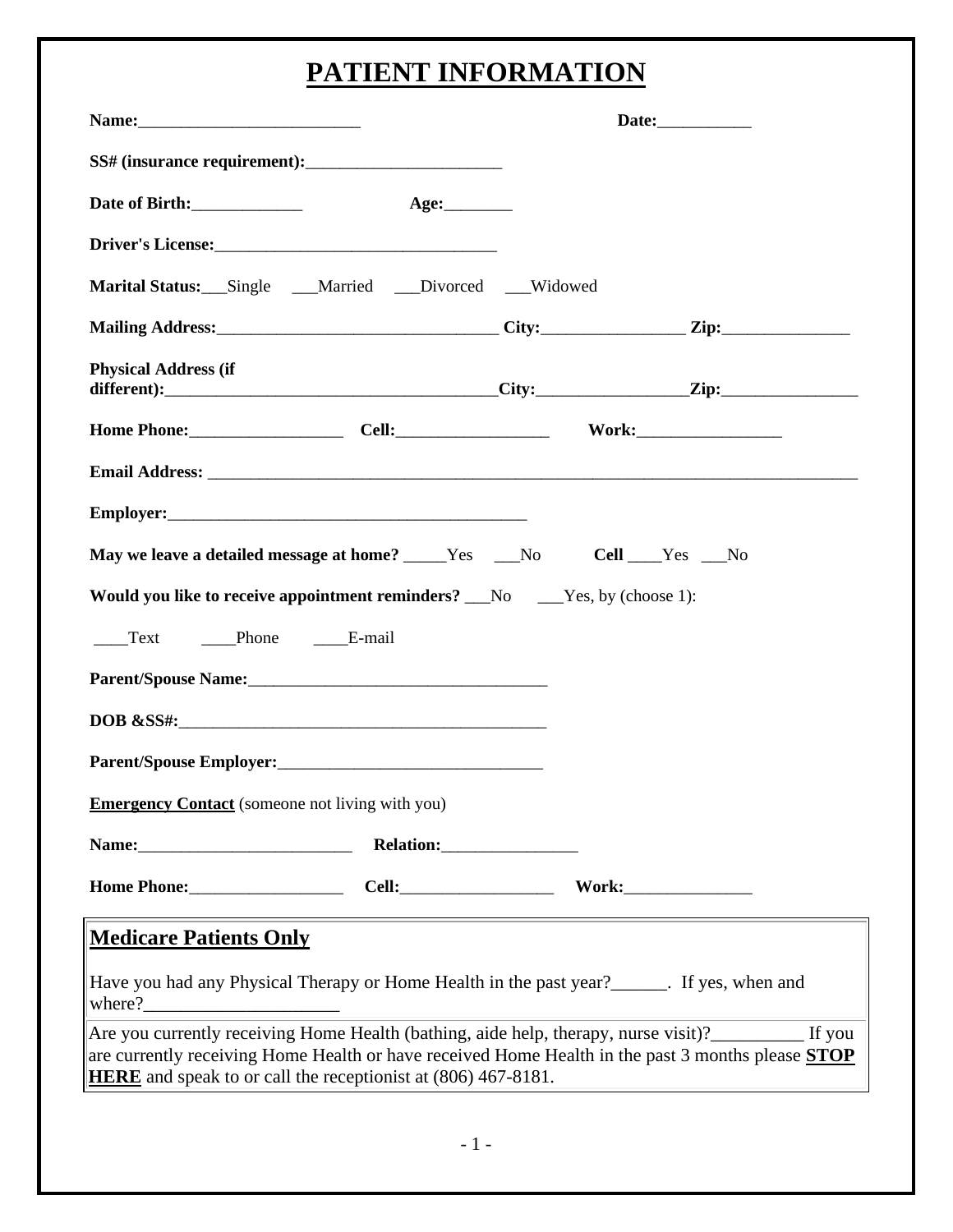## **INFORMED CONSENT FOR TREATMENT**

## **Complete if Over the Age of 18 Years Old**

The undersigned, being over the age of eighteen (18) years and being under no disability or prohibition that would in any way prevent or affect the Consent and Release, does hereby represent that, I \_\_\_\_\_\_\_\_\_\_\_\_\_\_\_\_\_\_\_\_(patient), consent to rehabilitation treatment as prescribed by my provider.

## **Complete if the Patient is Minor or When the Adult Patient is Not Competent**

In the treatment of \_\_\_\_\_\_\_\_\_\_\_\_\_\_\_\_\_\_\_\_(minor/adult patient\_ patient representative, of said minor/adult consent to rehabilitation treatment as prescribed by minor's/adult's provider. My relationship to the patient is (i.e. parent, son, daughter, etc)

I certify that the information I have provided is complete and true to the best of my knowledge.

I give my authorization for treatment records to be released to the responsible payor for reimbursement consideration, or medical facility necessary for treatment or further care. Additionally, I request that any medical records requested by this facility, necessary for treatment or further care, be forwarded to this facility upon its request.

I understand that I am financially responsible for all charges whether or not paid for by said insurance (i.e. deductible amounts, co-insurance, co-pay, or any other balance not paid by my insurance). If this account is assigned to an attorney for collection and/or suit, the facility shall be entitled to reasonable attorney's fees and costs of collection.

I request that payment of authorized benefits be made on my behalf to this facility. I assign the benefits payable to which I am entitled to this facility for services rendered. This assignment will remain in effect until revoked by me in writing. A photocopy and/or facsimile of this assignment is to be considered as valid as an original.

I understand I may request and be provided a copy of Notice of Privacy Practices for TOTAL PHYSICAL THERAPY (TPT) and that TPT reserves the right to modify the privacy practices outlined in the notice. I have been issued a copy of TPT's Financial Policy and understand the terms of such policy and agree to all of the terms and conditions contained herein and the agreement will be in full force and effect. This agreement applies to previous, current or future transactions.

I have read the aforementioned and I understand. Any questions that have arisen or occurred to me have been answered to my satisfaction.

### Patient or Patient Representative Signature **Example 2** Date

 $-2 -$ 

\_\_\_\_\_\_\_\_\_\_\_\_\_\_\_\_\_\_\_\_\_\_\_\_\_\_\_\_\_\_\_\_\_\_\_\_\_\_ \_\_\_\_\_\_\_\_\_\_\_\_\_\_\_\_\_\_\_\_\_\_\_\_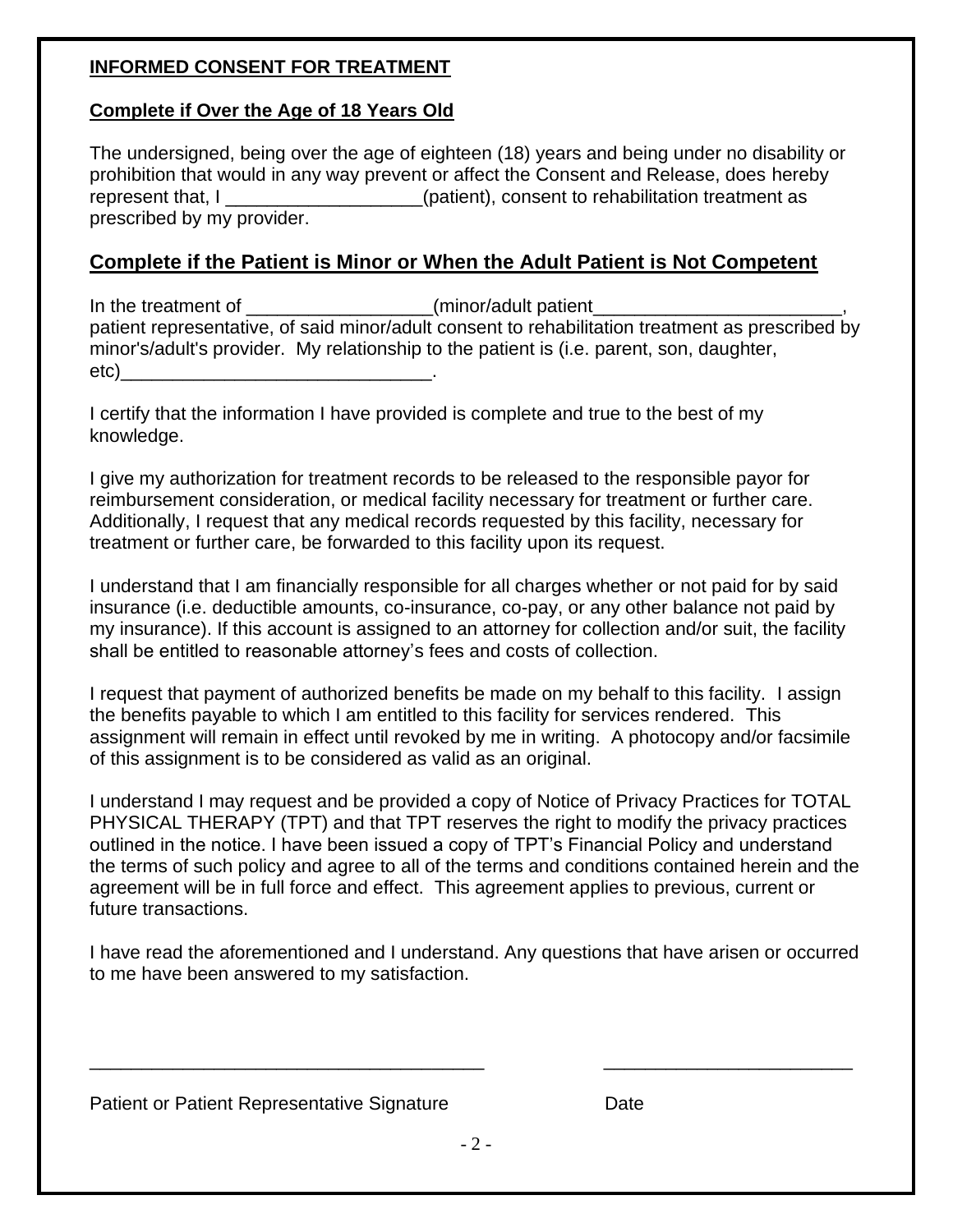### **FINANCIAL POLICY: PLEASE READ & PROVIDE YOUR INITIALS AT THE BOTTOM OF FORM**

You may request a copy of this policy agreement with our front office.

This is an agreement between **Total Enhancement Therapy, LLC dba Total Physical Therapy,** as creditor and the Patient/Debtor named on this form.

In this agreement the words "you", "your", and "yours" mean the Patient/Debtor. The word "account" means the account that has been established in your name to which charges are made and payments credited. The words "we", "us", and "ours" refer to **Total Enhancement Therapy, LLC dba Total Physical Therapy.**

By executing this agreement, you are agreeing to pay for all services that your insurance carrier recognizes as patient responsibility.

**Insurance:** On your behalf we will contact your insurance company to verify coverage and benefits regarding out-patient physical therapy per your policy. Insurance is a contract between you and your insurance company. An insurance card must be made available to us before you are seen as a patient. Even though we may estimate what your insurance will pay, it is the Insurance Company that makes the final determination of your eligibility and responsibility. You are responsible for any amount as determined by your insurance carrier such as co-pays, coinsurance at the time of service which may be paid by cash, check or credit card (MasterCard or Visa).

**Required Payments:** Any co-payments required by an insurance company must be paid at the time of service. This is required by your insurance. Coinsurance (i.e. % insurance does not cover) will be handled on a case by case basis.

**Billing for Patient Responsibility:** Our policy is to bill all patients throughout duration of treatment. In the event that you are billed for services, payment is expected timely, unless prior arrangements have been made.

**Payments:** Unless we approve other arrangements, the balance of your statement is due and payable when the statement is issued, and is past due if not paid within 21 days. No more than 3 monthly statements will be sent if payment is not received.

**Past due accounts:** If your account becomes past due (over 90 days), we will take necessary steps to collect this debt. If we have to refer your debt to a collection agency, you agree to pay additional collection costs incurred from delinquency fees, address searches, credit reports or attorney fees which can possibly equal 50% of the balance due. We may also take the claim to Small Claims Court. You agree to pay any court fees incurred in trying to collect the past due balance. We have the option to report your account status to any credit reporting agency such as credit bureaus.

#### **Payment if you have no insurance:**

You choose to pay cash, check or credit card (MasterCard, Visa, or Discover) on the day that treatment is rendered. Payment plans may be available on a case-by-case basis. Please let us know today if you will be needing arrangements for a payment plan

**Returned checks:** There is \$25.00 fee for any checks returned by the bank. We prefer payment in cash on accounts with history of a returned check.

**Waiver of confidentiality:** You understand if this account is submitted to an attorney or collection agency, if we have to litigate in court, or if you're past due status is reported to a credit reporting agency, the fact that you receive treatment at our office may become a matter of public record.

**Workers' Compensation:** We require authorization by your workers' compensation carrier (not employer) prior to your initial visit. If your claim is denied, you will be responsible for payment in full. If your case is in dispute, we will require payment at the time of service until we receive information stating your employer's carrier will pay for services. Please remember that in order to receive your Work Comp benefits, you must keep your appointments.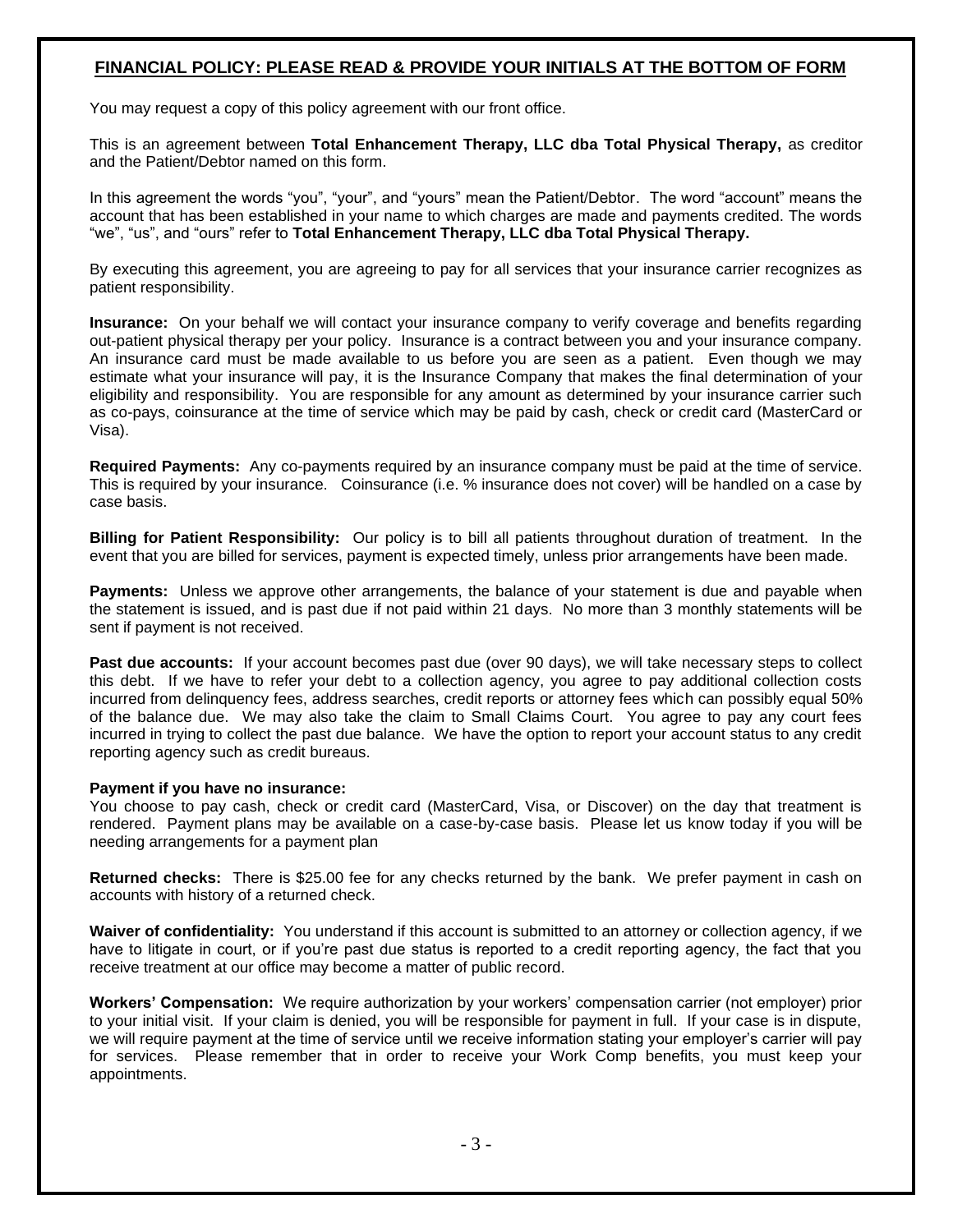**Personal Injury (motor vehicle accident:** We require payment of our private pay rate prior to each visit/treatment and we will gladly provide you with statements demonstrating your out-of-pocket expenses to submit to your attorney for settlement purposes. The remaining balance will be submitted to your attorney for payment upon settlement. Payment of all incurred charges/total bill ultimately remains your responsibility. You also acknowledge that your signature also serves as an Assignment of Health Care Benefits and you authorize your attorney or liability carrier to pay those lien amounts directly to **Total Physical Therapy** out of any settlement proceeds without further authorization from you.

**Co-signature:** If this or another Financial Policy is signed by another person, that co-signature remains in effect until canceled in writing. If written cancellation is received, it becomes effective with any subsequent changes.

**Medical Records:** I hereby understand that I will be assessed of fee of \$25.00 (for first 20 pages and \$.15 for each additional page) for preparation of my medical records.

**Effective date:** Your signature in the Patient Information becomes the effective date and you agree to all of the terms and conditions contained herein and the agreement will be in full force and effect. This agreement applies to previous, current or future transactions.

**Missed appointments: We strive to respect the rights of all patients to access therapy services by maintaining continuity of scheduling. Understand that therapy requires regular attendance to be optimally effective. It is our goal to give personal and quality care and thus an appointment time is reserved for YOU. In appreciation of our commitment to you we respectfully ask you to commit to TPT through regular attendance of your scheduled appointments and timely notification should you be unable to attend your sessions. It is understandable that unexpected events will happen and TPT will acknowledge these on a case by case basis.** 

## **ATTENTION !!**

PLEASE ACKNOWLEDGE BELOW indicating you understand and accept Total Physical Therapy missed appointment policies.

#### **INITIALS**:

\_\_\_\_\_\_ I understand if I am more than **15 minutes** late to an appointment, my treatment time may be shortened and/or I may be asked to reschedule.

#### **INITIALS**

\_\_\_\_\_\_ I understand if I cancel or no show **three** appointments, this may result in termination from therapy. TPT will notify my physician or case worker of this inability to maintain my appointments.

#### **INITIALS**

\_\_\_\_\_\_ I understand that failure to provide **24 hour notice** for a cancellation and no show appointments can subject me to a **\$25 cancellation fee per occurrence**. This is billed directly to you and **not** covered by insurance. These fees will be applied to your next scheduled appointment and **payment is due at time of service.**

It is Total Physical Therapy's mission to provide excellent quality of care to you on each visit. Your commitment to your appointments helps us maintain this quality of care and helps to minimize your total number of treatments. It is always our goal to satisfactorily assist your condition in as few numbers of visits as possible. We thank you for your cooperation.

I have read through TPT Financial Policy and agree to the terms and conditions.

**Signature**: \_\_\_\_\_\_\_\_\_\_\_\_\_\_\_\_\_\_\_\_\_\_\_\_\_\_ **Date**:\_\_\_\_\_\_\_\_\_\_\_\_\_\_\_

| ۰ ماه،<br>sale |
|----------------|
|----------------|

- 4 -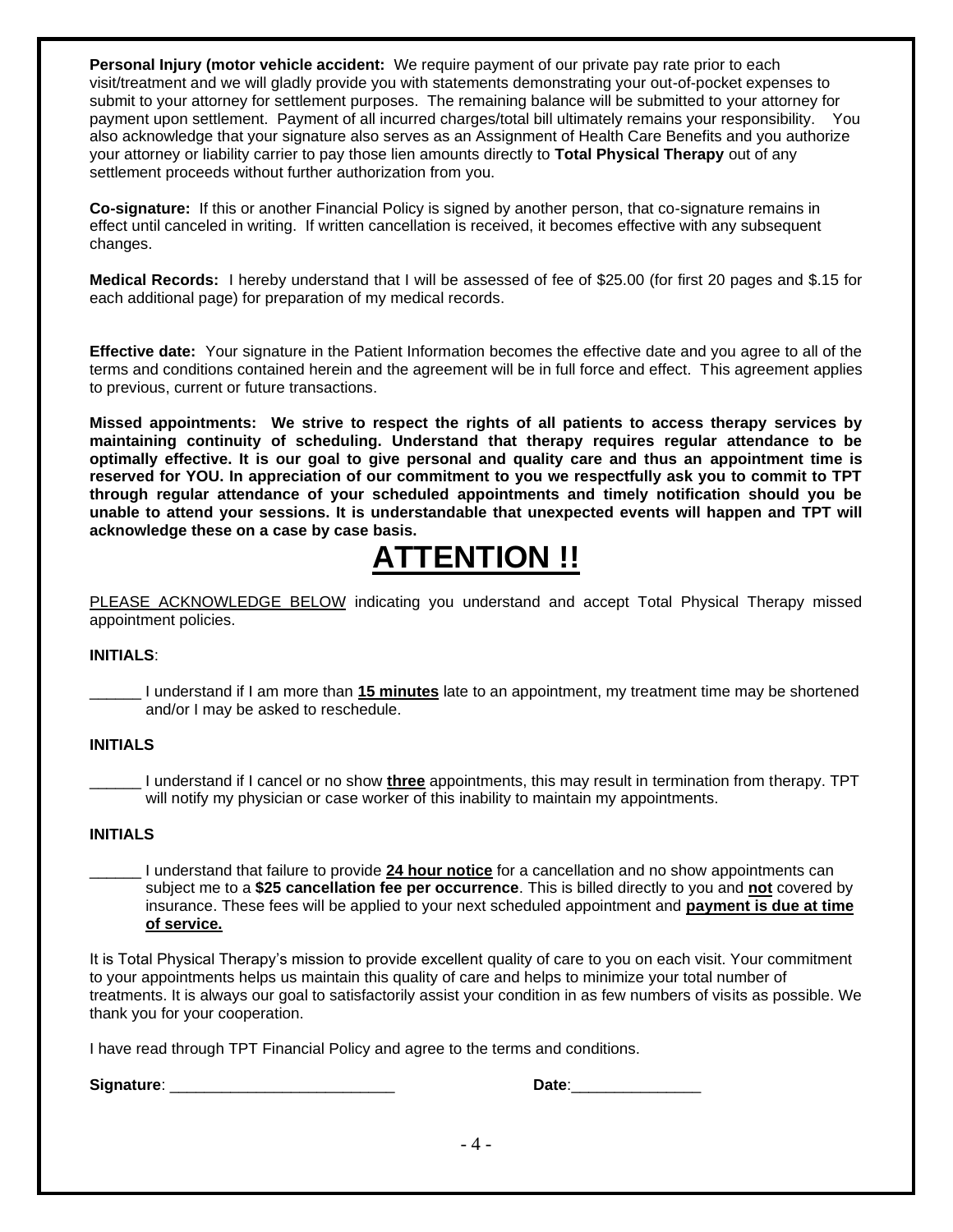| PHYSICALTHERAF                                                                                                                                                                                                                                                                                                                                              |
|-------------------------------------------------------------------------------------------------------------------------------------------------------------------------------------------------------------------------------------------------------------------------------------------------------------------------------------------------------------|
| Name: Date                                                                                                                                                                                                                                                                                                                                                  |
| When did your symptoms/problems begin?                                                                                                                                                                                                                                                                                                                      |
| Briefly describe history of your problem(s) for which you are seeking guidance:                                                                                                                                                                                                                                                                             |
| If applicable please rate your pain on a scale from 0-10 (where: $0 =$ no pain, $10 =$ Emergency Room)<br>At its Worst: ____ /10, Current: ____ /10, At its Best: ____ /10<br>Please mark the location and type of your pain using the following key:<br>Pins/Needles/Numbness: OOOOO<br>Stabbing Pain: ++++++<br>Burning Pain: XXXXX<br>Aching pain: ((((( |
| Please list your <b>occupation/job title</b> (if applicable)                                                                                                                                                                                                                                                                                                |
| Working Status: $\Box$ Full time $\Box$ Part time<br>$\square$ Disabled<br>$\Box$ Not currently working                                                                                                                                                                                                                                                     |
| Have you <b>fallen</b> in the past 12 months? $\Box$ No falls<br>$\Box$ 1-3 falls<br>$\Box$ More than 3 falls                                                                                                                                                                                                                                               |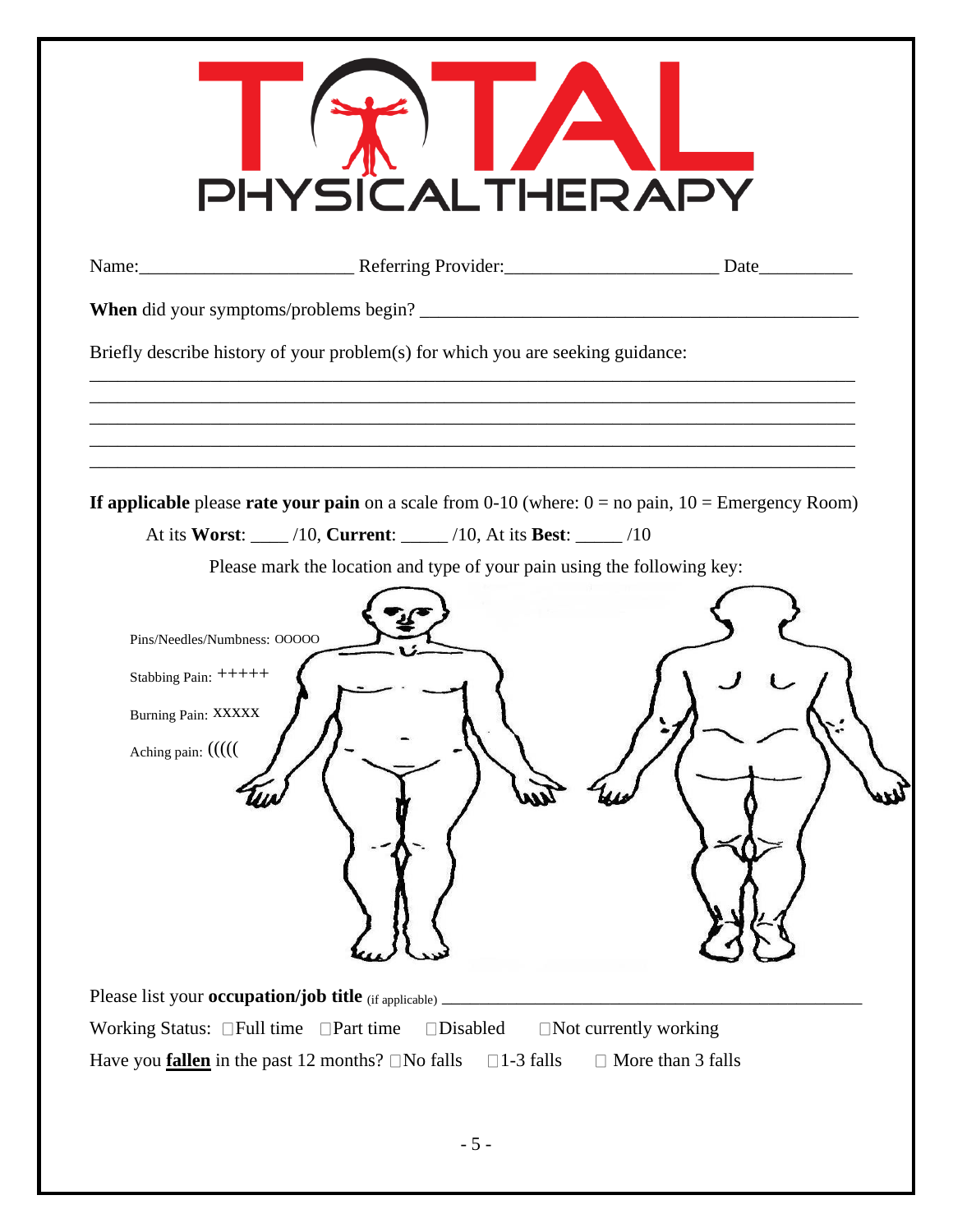|        | Past Medical History: Please check if you have or had any of the following (check all that apply) |          |                         |        |                                                      |        |                         |
|--------|---------------------------------------------------------------------------------------------------|----------|-------------------------|--------|------------------------------------------------------|--------|-------------------------|
|        | No Medical History                                                                                | $\Box$   | Diabetes                | □      | Genetic Disease                                      |        | Pacemaker               |
| ப      | <b>AIDS</b>                                                                                       |          | Emphysema               | $\Box$ | Kidney Disease                                       |        | Parkinson's Disease     |
| ⊏      | Asthma                                                                                            |          | Epilepsy/Seizures       | $\Box$ | Liver Disease                                        | $\Box$ | Prostate Disease        |
|        | Arthritis                                                                                         | $\Box$   | Glaucoma                | $\Box$ | Low Blood Pressure                                   | ப      | Repeated Infections     |
| □      | <b>Blood Disorders</b>                                                                            | $\Box$   | Heart Attack/Heart      | $\Box$ | Lung Disorder                                        | ப      | Skin Disorders          |
| $\Box$ | <b>Circulation Problems</b>                                                                       | $\sqcup$ | Hepatitis               | $\Box$ | Lyme's Disease                                       | ப      | Stroke                  |
|        | Cancer                                                                                            |          | Head Injury/concussion  | $\Box$ | Macular Degeneration                                 |        | <b>Thyroid Disorder</b> |
|        | Cystic Fibrosis                                                                                   |          | High Blood Pressure     | □      | Multiple Sclerosis                                   | □      |                         |
|        | Depression                                                                                        | $\sqcup$ | <b>High Cholesterol</b> | $\Box$ | Osteoporosis                                         | □      |                         |
|        | Past Surgical History: □ No surgeries to date (Please use back of page for additional space)      |          |                         |        |                                                      |        |                         |
|        |                                                                                                   |          |                         |        |                                                      |        |                         |
|        | 3. Date: 4. Date: 4.                                                                              |          |                         |        |                                                      |        |                         |
|        | Do you use any forms of tobacco? $\Box$ Yes                                                       |          | $\Box$ No               |        |                                                      |        |                         |
|        |                                                                                                   |          |                         |        |                                                      |        |                         |
|        | Please provide a goal(s) that you hope physical therapy can meet for you:                         |          |                         |        |                                                      |        |                         |
|        | Please tell us how you discovered Total Physical Therapy (check all that applies):                |          |                         |        |                                                      |        |                         |
| $\Box$ | Physician suggested Total Physical Therapy (TPT).                                                 |          |                         |        | I have family currently or previously seen at TPT.   |        |                         |
| $\Box$ | Physician gave me a list to choose from. I chose you.                                             |          |                         | ப      | A friend recommended you. If so who                  |        |                         |
|        | Someone in my physician's office recommended you.                                                 |          |                         | ப      | Internet search or social media.                     |        |                         |
| $\Box$ | Your location is best for me.                                                                     |          |                         | ப      | Telephone book                                       |        |                         |
|        | Decision based on insurance company.                                                              |          |                         |        | Handouts/Flyers/Newsletters/Community Advertisements |        |                         |

- 6 -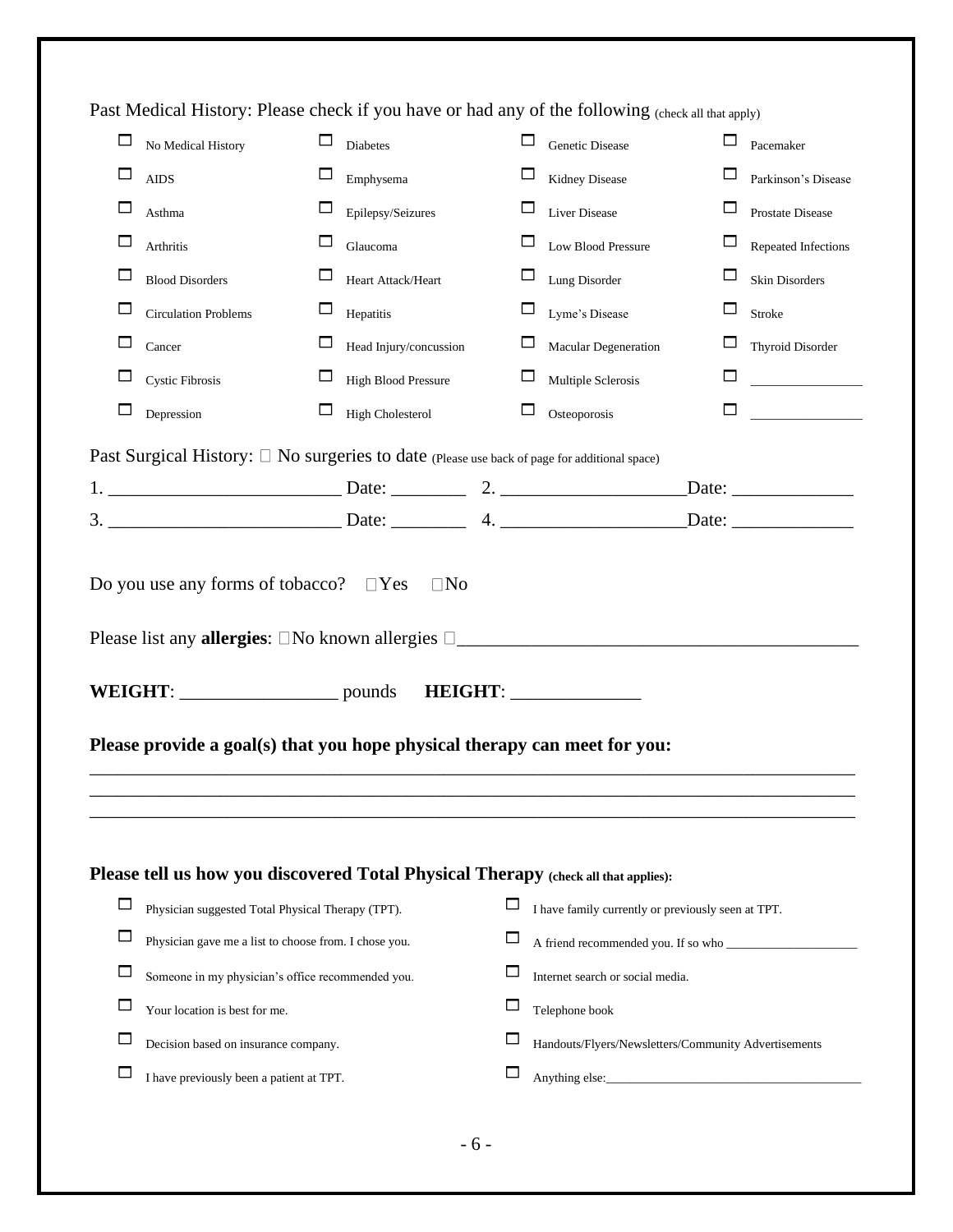**Instructions:** Choose the best answer for "How have you felt over the past week?"

| 1. Are you basically satisfied with your life?                  | <b>Yes</b> | N <sub>0</sub> |
|-----------------------------------------------------------------|------------|----------------|
| 2. Have you dropped many of your activities and interests?      | Yes        | N <sub>0</sub> |
| 3. Do you feel that your life is empty?                         | Yes        | N <sub>0</sub> |
| 4. Do you often get bored?                                      | Yes        | N <sub>0</sub> |
| 5. Are you in good spirits most of the time?                    | Yes        | N <sub>0</sub> |
| 6. Are you afraid that something bad is going to happen to you? | Yes        | N <sub>0</sub> |
| 7. Do you feel happy most of the time?                          | Yes        | N <sub>0</sub> |
| 8. Do you often feel helpless?                                  | Yes        | N <sub>0</sub> |
| 9. Do you prefer to stay at home, rather than going out?        | Yes        | N <sub>0</sub> |
| 10. Do you feel you have more problems with memory than most?   | Yes        | N <sub>0</sub> |
| 11. Do you think it is wonderful to be alive right now?         | Yes        | N <sub>0</sub> |
| 12. Do you feel worthless the way you are right now?            | Yes        | N <sub>0</sub> |
| 13. Do you feel full of energy?                                 | Yes        | N <sub>0</sub> |
| 14. Do you feel that your situation is hopeless?                | Yes        | N <sub>0</sub> |
| 15. Do you think that most people are better off than you are?  | Yes        | N <sub>0</sub> |

**We welcome you to Total Physical Therapy and thank you for your time!**